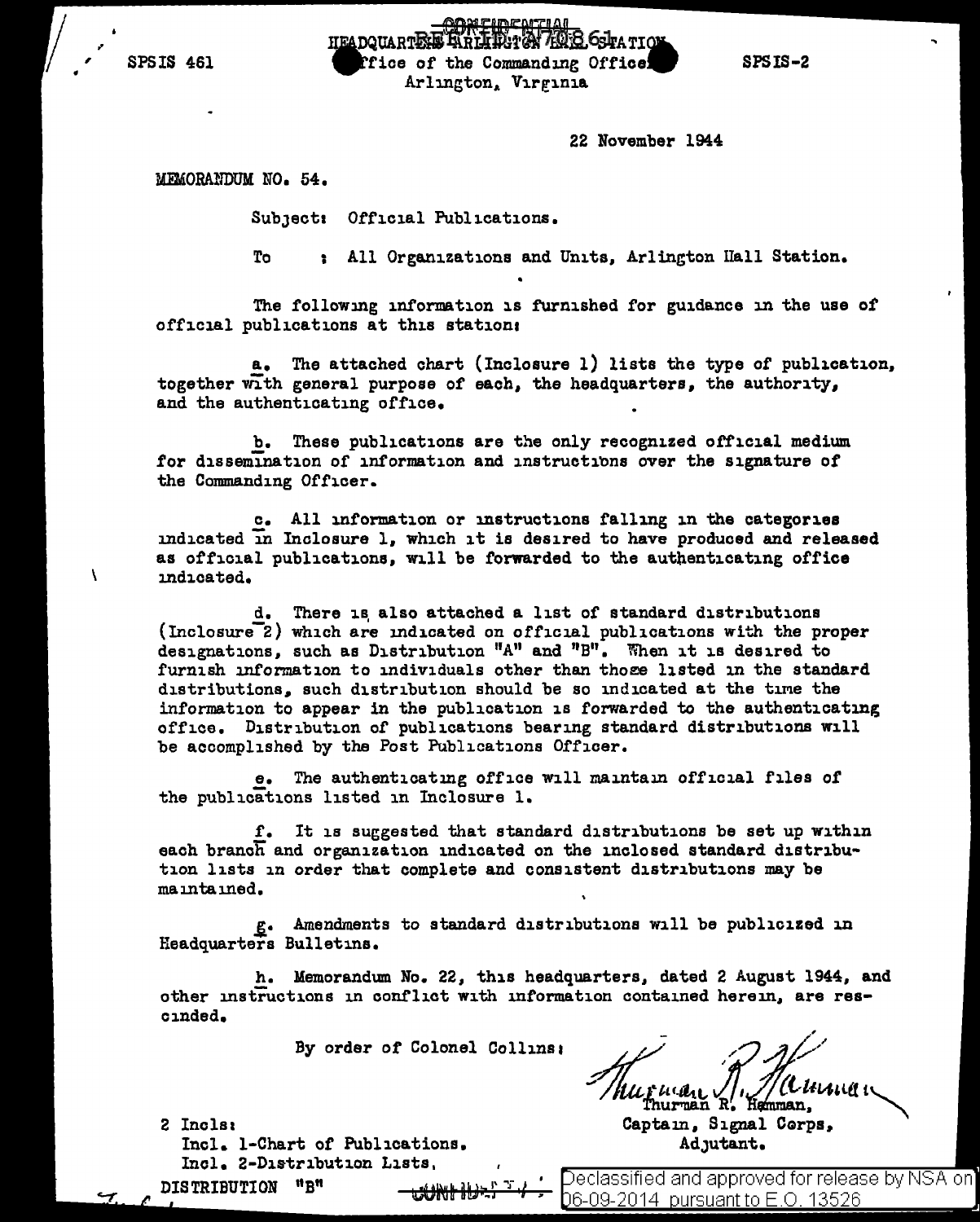# **REF ID:A70861**

 $\overline{\phantom{a}}$ 

# Official Publications

| Туре                                        | Purpose                                                                                                                                                                                                | Headquarters | Authority             | Authenticating<br>Office          |                     |
|---------------------------------------------|--------------------------------------------------------------------------------------------------------------------------------------------------------------------------------------------------------|--------------|-----------------------|-----------------------------------|---------------------|
| Office Orders                               | Publication of orders concerning<br>assignment of Signal Security<br>Agency Personnel                                                                                                                  | <b>SSA</b>   | Commanding<br>Officer | OIC, Officer<br>Personnel Section |                     |
| Operating<br>Instructions                   | A medium for dissemination of<br>technical information and in-<br>structions to the operating<br>branches and activities of SSA                                                                        | <b>SSA</b>   | Commanding<br>Officer | Assistant Commandant              |                     |
| Numbered<br>Memoranda                       | States matters of administrative<br>policy of a continuing nature.                                                                                                                                     | <b>AHS</b>   | Commanding<br>Officer | Adjutant, AHS                     |                     |
| Unnumbered<br>Memoranda                     | States matters of a current A-min-<br>istrative nature or of one-time<br>application.                                                                                                                  | AHS          | Commanding<br>Officer | Adjutant, AHS                     | <b>CONFIDENTING</b> |
| Numbered<br>Headquarters<br><b>Bulletin</b> | Includes items of information on<br>current station events, such as<br>schedules of training films, open-<br>ing of new station facilities and<br>current programs such as War Bonds,<br>Conservation. | <b>AHS</b>   | Commanding<br>Officer | Adjutant, AHS                     |                     |
| Special<br>Orders                           | Concerns such items as travel, leave<br>and special duties of military<br>personnel.                                                                                                                   | <b>AHS</b>   | Commanding<br>Officer | Adjutant, AHS                     |                     |
| Letter Orders                               | Concerns such items as travel<br>and special duties of civilian<br>personnel.                                                                                                                          | <b>AHS</b>   | Commanding<br>Officer | Adjutant, AHS                     | ╲<br>4<br>╰         |
| Special Court-<br>Jartial Orders            | Announces final action of special<br>courts-martial.                                                                                                                                                   | <b>AHS</b>   | Commanding<br>Officer | Adjutant, AHS                     | ۰.                  |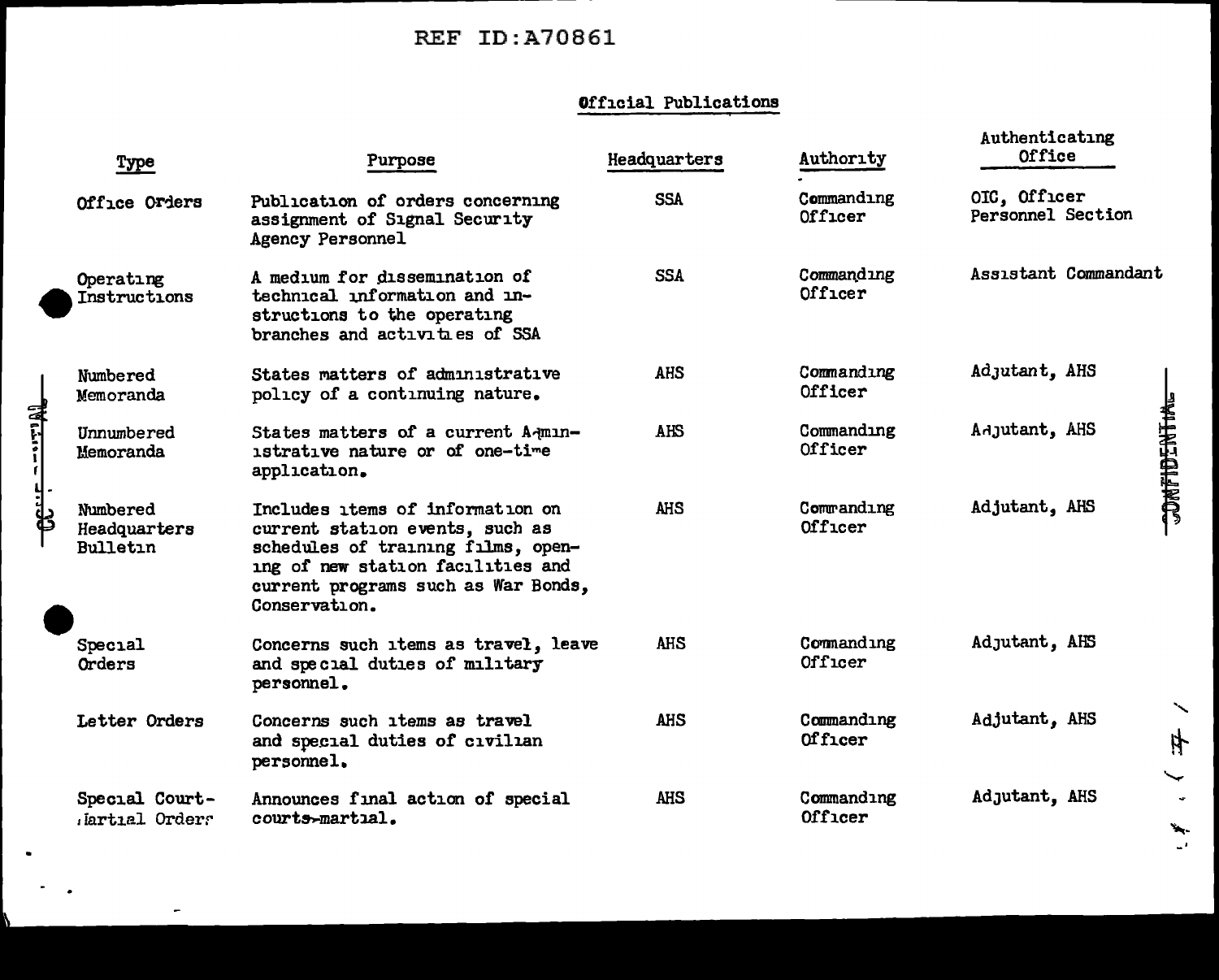# $\text{BSE}(\mathbb{H}^{\ast}_{\bullet} \cup \mathbb{H}) \otimes \text{EVar}(\mathbb{H}_{\bullet})$

 $\blacksquare$ 

**CONTENTIAL** 

 $\bullet$ 

| <b>Type</b>                      | <b>Purpose</b>                                                                                                                                                                                           | Headquarters                | Authority                    | Authenticating<br>Office       |
|----------------------------------|----------------------------------------------------------------------------------------------------------------------------------------------------------------------------------------------------------|-----------------------------|------------------------------|--------------------------------|
| Post Regulations                 | Compilation of all regulations<br>and standing orders concerning<br>Post activities                                                                                                                      | <b>AHS</b>                  | Commanding<br><b>Officer</b> | Adjutant, AHS                  |
| Special Orders                   | Includes data concerning trans-<br>fer, promotion, awards, and<br>discharges of enlisted personnel<br>and special officer personnel<br>with the battalion.                                               | $2ndS1g$ .<br>Serv. Bn.     | Commanding<br>Officer        | Adjutant, Battalion            |
| Assignment and<br>Transfer Nemo. | Assignment of enlisted person-<br>nel between companies and/or<br>branches at Arlington Hall<br>Station.                                                                                                 | $2nd$ $S_1g$ .<br>Serv. Bn. | Commanding<br>Officer        | Asst. Adj. of the<br>Battalion |
| Daily<br>Bulletin                | Includes items of current infor-<br>mation such as Battalion events,<br>duty officer assignments, extracts<br>of current regulations and recrea-<br>tional and news events, for en-<br>listed personnel. | 2nd $S_{1}g$ .<br>Serv. Bn. | Commanding<br>Officer        | Asst. Adj. of the<br>Battalion |

 $\tilde{\mathbf{v}}$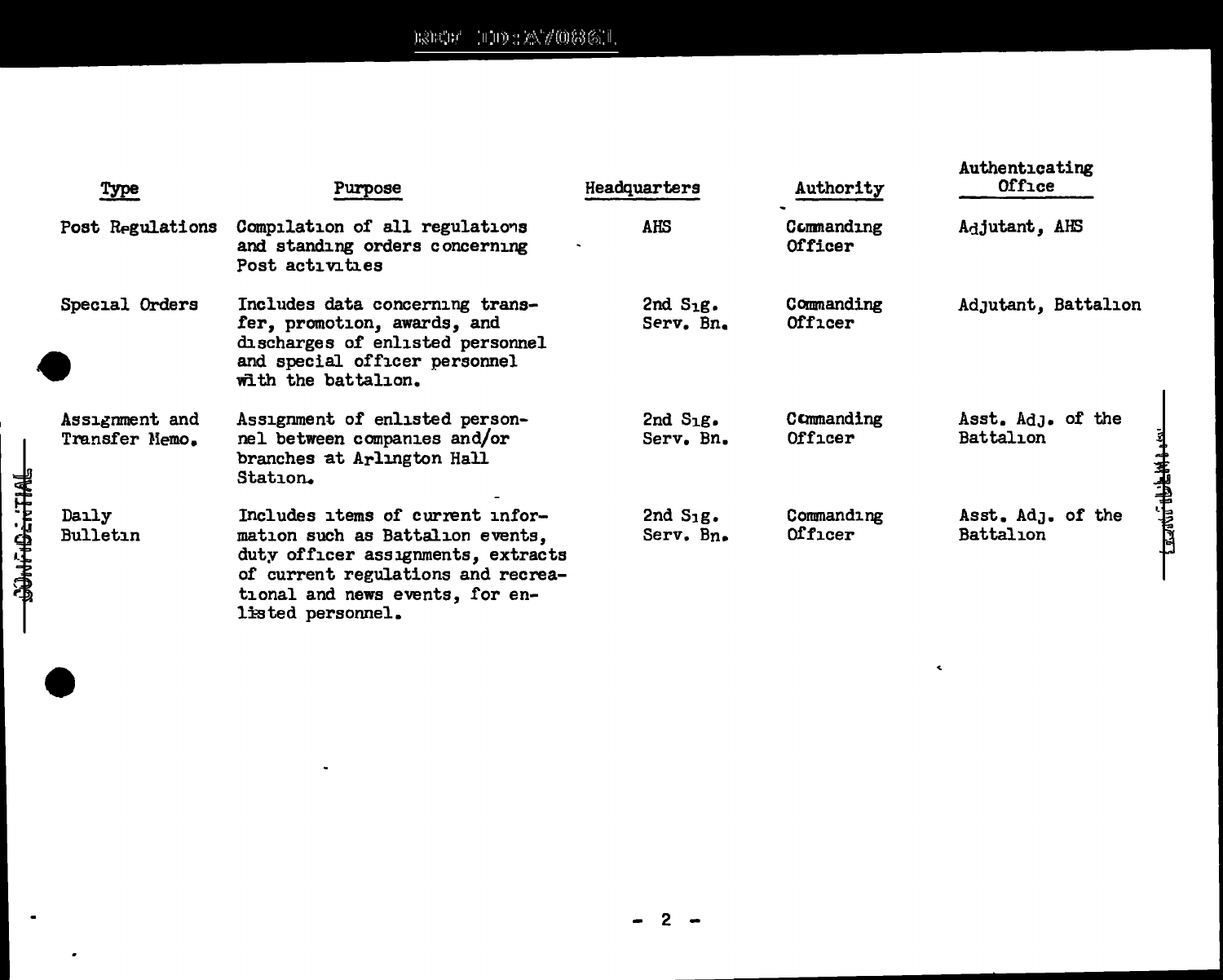$-$ ETF $\overline{\text{u}}$ ID $\overline{\text{t}}$ A $\overline{\text{v}}$ O861

## HEADQUARTERS ARLINGTON HALL STATION

Ŷ.

DISTRIBUTIONS

 $\mathbf{r}^{\prime}$ 

23 October 1944

 $\bigvee_{i=1}^{n} \mathbb{Z}^{n_i} \subseteq \mathbb{Z}^{n_i}$ 

 $\pmb{\cdot}$ 

 $\Delta$ 

**ALLE WENTHY** 

 $\hat{\textbf{r}}$ 

 $\pmb{\epsilon}$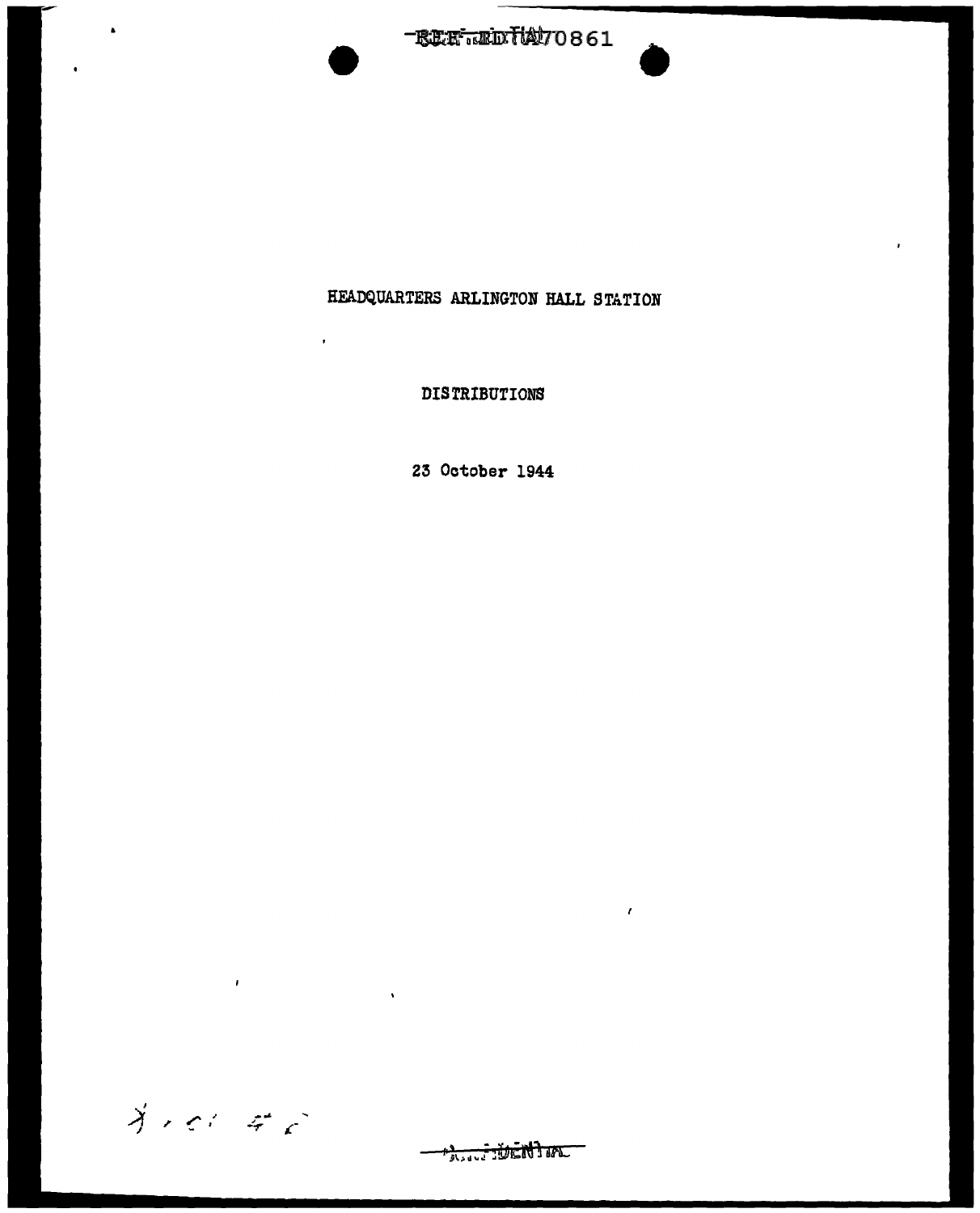$R_{\rm H}$  $R_{\rm H}$  $R_{\rm H}$  $R_{\rm H}$  $R_{\rm H}$  $R_{\rm H}$  $R_{\rm H}$  $R_{\rm H}$  $R_{\rm H}$  $R_{\rm H}$  $R_{\rm H}$  $R_{\rm H}$  $R_{\rm H}$  $R_{\rm H}$ 

### DISTRIBUTION "A"

FOR: Administrative Officer CO or Troops Chiefs or all Divisions and Branches

 $\epsilon$ 

| Commanding Officer                     | [IS-1 ]       |   |
|----------------------------------------|---------------|---|
| Control Officer                        | $IS-IA$       |   |
| <b>Fiscal Officer</b>                  | $I$ S-1B)     |   |
| Administrative Officer                 | $IS-2$        |   |
| Post Adjutant                          | $IS-2$        | 2 |
| Adjutant, 2nd Signal Service Battalion | $IS-6$        |   |
| Chief, Personnel and Training Division | (IS-4)        |   |
| Chief, Operating Services Division     | (IS-5         |   |
| Chief, Security Division               | (IS-8         |   |
| Chief, Intelligence Division           | $IS-9$        |   |
| Chief, Personnel Branch                | $IS-4A$       |   |
| Chief, Training Branch                 | IS-4B         |   |
| Chief, Communications Branch           | IE            |   |
| Chief, Laboratory Branch               | $\mathbf D$   |   |
| Chief, Machine Branch                  | IN            |   |
| Chief, Supply Branch                   | IS-5A         |   |
| Chief, Protective Security Branch      | AP)           |   |
| Chief, Cryptographic Branch            | IC            |   |
| Chief, Development Branch              | $\mathbf{I}$  |   |
| Chief, Language Branch                 | $IB-1$        |   |
| Chief, Military Cryptanalytic Branch   | (IB-2         |   |
| Chief, General Cryptanalytic Branch    | (IB-3         |   |
| Chief, T/A and Control Branch          | (IB <b>-4</b> |   |
| Chief, Information and Liaison Branch  | (IR           |   |
| General Files                          |               |   |
| Post Publications Officer (Reserve)    |               | 5 |

TOTAL

ċ.

 $\mathbf{r}$ 

·31

 $\ddot{\phantom{0}}$ 

{Revised 23 Oct 44)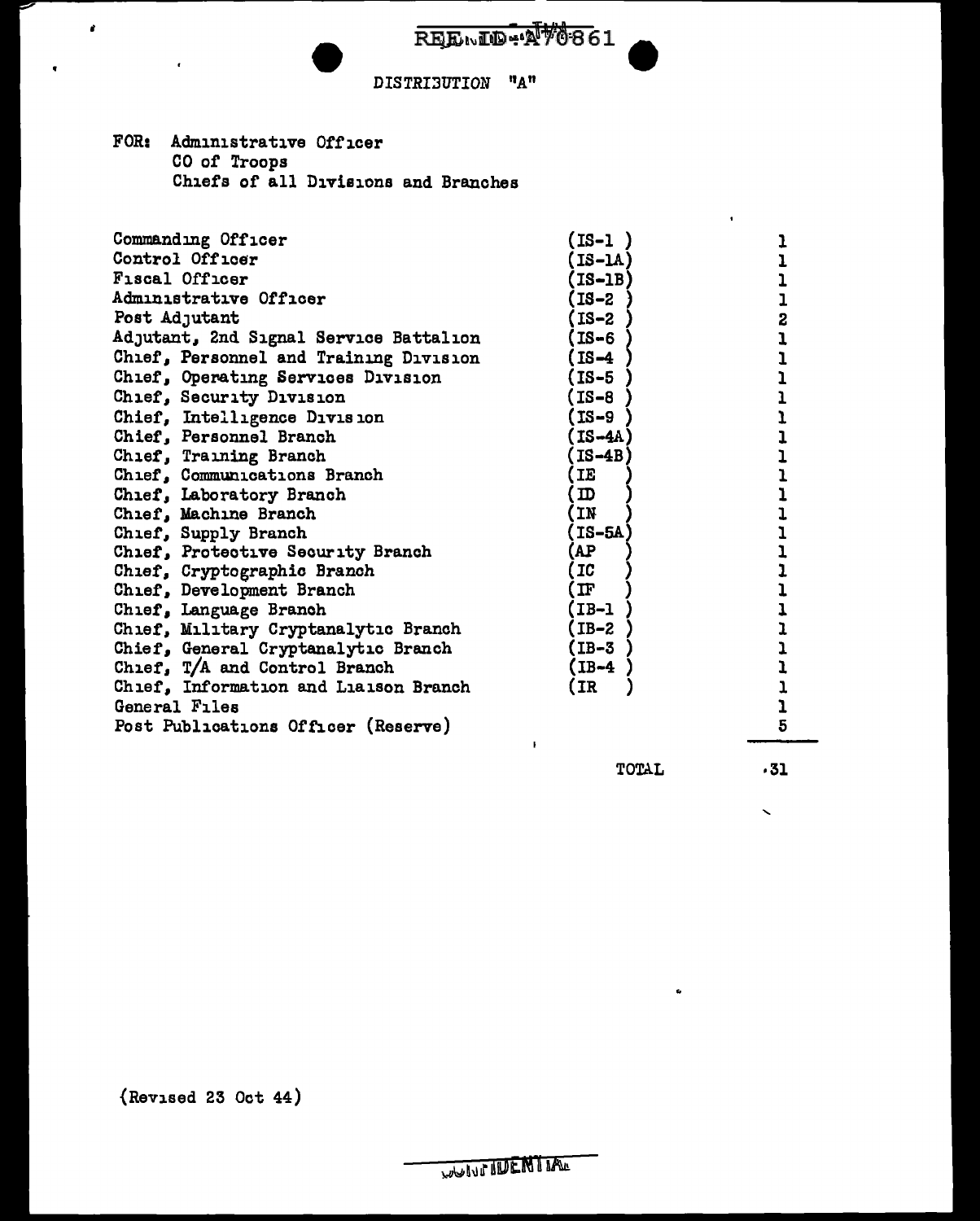

DISTRIBUTION "B"

FOR: All Organizations and Units.

 $\bullet$ 

 $\mathcal{L}^{\text{out}}$ 

 $\overline{a}$ 

 $\bar{\mathbf{C}}$ 

| Commanding Officer                     | (IS-1)     | ı                    |
|----------------------------------------|------------|----------------------|
| Director of Communications Research    | $IS-3$     | ı                    |
| Control Officer                        | $IS-IA$ )  | ı                    |
| <b>Fiscal Officer</b>                  | (IS-1B)    | ı                    |
| Administrative Officer                 | $IS-2$     | 2                    |
| Post Adjutant                          | IS-2       | $\overline{1}$       |
| Assistant Post Adjutant                | IS-2       | $\mathbf 1$          |
| Adjutant, 2nd Signal Service Battalion | $IS-6$     | 12                   |
| Chief, Personnel and Training Division | (IS-4      | ı                    |
| Chief, Operating Services Division     | (IS-5      | 1                    |
| Chief, Security Division               | (IS-8      | ı                    |
| Chief, Intelligence Division           | (IS-9      | ı                    |
| Chief, Personnel Branch                | (IS-4A)    | 7                    |
| Chief, Training Branch                 | [IS-4B]    | 7                    |
| Chief, Communications Branch           | IE         | 4                    |
| Chief, Laboratory Branch               | ID '       | 1                    |
| Chief, Machine Branch                  | IN         | 12                   |
| Chief, Supply Branch                   | IS-5A      | $\blacktriangleleft$ |
| Chief, Protective Security Branch      | AP)        | $\bf{3}$             |
| Chief, Cryptographic Branch            | <b>IC</b>  | 10                   |
| Chief, Development Branch              | IF         | 3                    |
| Chief, Language Branch                 | (IB-I      | 7                    |
| Chief, Military Cryptanalytic Branch   | (IB-II)    | 10                   |
| Chief, General Cryptanalytic Branch    | $(ID-TII)$ | 12                   |
| Chief, T/A and Control Branch          | (IB-IV)    | 4                    |
| Chief, Information and Liaison Branch  | (IR        | 7                    |
| Cafeteria Officer                      |            | ı                    |
| Chaplain                               |            | ı                    |
| Custodial Officer                      |            | ı                    |
| Exchange Officer                       |            | ı                    |
| Intelligence Officer                   |            | ı                    |
| Assistant Intelligence Officer         |            | ı                    |
| Legal Assistance Officer               |            | 1                    |
| Medical Officer                        |            | ı                    |
| Motor Pool Officer                     |            | $\mathbf{1}$         |
| Post Engineer                          |            | ı                    |
| Post Personnel Officer                 |            | $\mathbf{I}$         |
| Provost Marshal                        |            | ı                    |
| Signal Officer                         |            | ı                    |
| Transportation Officer                 |            | 1                    |
| Bulletin Board, Headquarters Building  |            | $\mathbf{1}$         |
| Bulletin Board, A Building             |            | $\mathbf{1}$         |
| Bulletin Board, B Building             |            | $\mathbf{1}$         |
| General Files                          |            | $\mathbf 1$          |
| (Reserve)<br>Post Publications Officer |            | 7                    |
|                                        | TOTAL      | 140                  |

(Revised 23 Oct 44)

140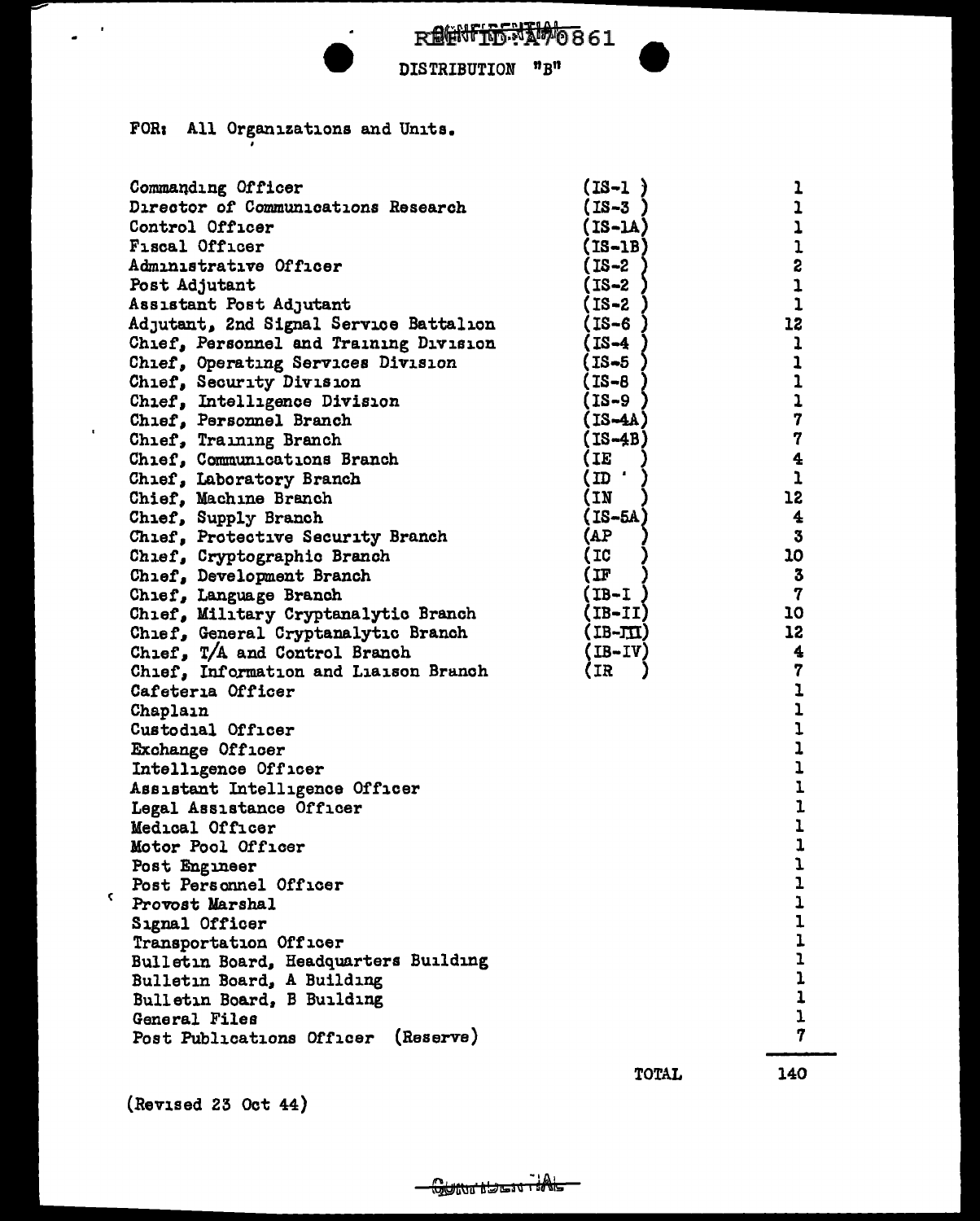

DISTRIBUTION יים י

## FOR: All Officer Personnel

 $\tilde{\mathbf{a}}$ 

| Commanding Officer                     | (IS-1 )        | 1                                          |  |  |
|----------------------------------------|----------------|--------------------------------------------|--|--|
| Assistant Commandant                   | (IS-1          | $\mathbf{I}$                               |  |  |
| Control Officer                        | <b>IS-1A)</b>  | $\overline{\mathbf{z}}$                    |  |  |
| Fiscal Officer                         | (IS-1B)        |                                            |  |  |
| Administrative Officer                 | (IS-2          | $\begin{array}{c} 1 \\ 2 \\ 2 \end{array}$ |  |  |
| Post Adjutant                          | (IS-2          |                                            |  |  |
| Assistant Post Adjutant                | $IS-2$         | $\mathbf{1}$                               |  |  |
| Adjutant, 2nd Signal Service Battalion | $I$ S-6        | 12                                         |  |  |
| Chief, Personnel and Training Division | IS-4           | ı                                          |  |  |
| Chief, Operating Services Division     | $IS-5$         | $\mathbf{1}$                               |  |  |
| Chief, Security Division               | (IS-8          | $\mathbf{I}$                               |  |  |
| Chief, Intelligence Division           | (IS-9          | $\mathbf 1$                                |  |  |
| Chief, Personnel Branch                | <b>(IS-4A)</b> | 7                                          |  |  |
| Chief, Training Branch                 | $IS-4B$        | $\overline{7}$                             |  |  |
| Chief, Communications Branch           | IE             | 10                                         |  |  |
| Chief, Laboratory Branch               | <b>ID</b>      | $\mathbf{I}$                               |  |  |
| Chief, Machine Branch                  | IN             | 12                                         |  |  |
| Chief, Supply Branch                   | <b>IS-5A</b>   | 4                                          |  |  |
| Chief, Protective Security Branch      | (AP            | 3                                          |  |  |
| Chief, Cryptographic Branch            | IC             | 25                                         |  |  |
| Chief, Development Branch              | IF             | 3                                          |  |  |
| Chief, Language Branch                 | (IB-1          | 20                                         |  |  |
| Chief, Military Cryptanalytic Branch   | (IB-2          | 15                                         |  |  |
| Chief, General Cryptanalytic Branch    | (IB-3          | 12                                         |  |  |
| Chief, T/A and Control Branch          | (IB-4          | 10                                         |  |  |
| Chief, Information and Liaison Branch  | (IR)           | 7                                          |  |  |
| Cafeteria Officer                      |                | ı                                          |  |  |
| Chaplain                               |                | $\overline{1}$                             |  |  |
| Custodial Officer                      |                | 1                                          |  |  |
| Exchange Officer                       |                | ı                                          |  |  |
| $\mathbf{I}$<br>Intelligence Officer   |                |                                            |  |  |
| Assistant Intelligence Officer         |                |                                            |  |  |
| Legal Assistance Officer               |                | $\overline{1}$<br>$\overline{\mathbf{1}}$  |  |  |
| Medical Officer                        |                | $\overline{1}$                             |  |  |
| Motor Pool Officer                     |                | $\overline{1}$                             |  |  |
| Post Engineer                          |                | 1                                          |  |  |
| Provost Marshal                        |                | $\mathbf{I}$                               |  |  |
| Post Personnel Officer                 |                | 1                                          |  |  |
| Signal Officer                         |                | ı                                          |  |  |
| Transportation Officer                 |                | ı                                          |  |  |
| Bulletin Board, Headquarters Building  |                | ı                                          |  |  |
| Bulletin Board, A Building             |                | ı                                          |  |  |
| <b>Bulletin Board, B Building</b>      |                | 1                                          |  |  |
| O/C Officer Personnel Unit             |                | ı                                          |  |  |
| General Files                          |                | 1                                          |  |  |
| (Reserve)<br>Post Publications Officer |                | 19                                         |  |  |
|                                        |                |                                            |  |  |
|                                        | TOTAL          | 200                                        |  |  |

\* Based on Distribution "B" plus approximate<br>25% coverage of officer personnel assigned to 2nd<br>Signal Service Battalion and operating branches.

(Revised 23 Oct 44)

 $\mathbf{r}$ 

ᠯᢠᠷᠷᢠᠮ ততচ্যা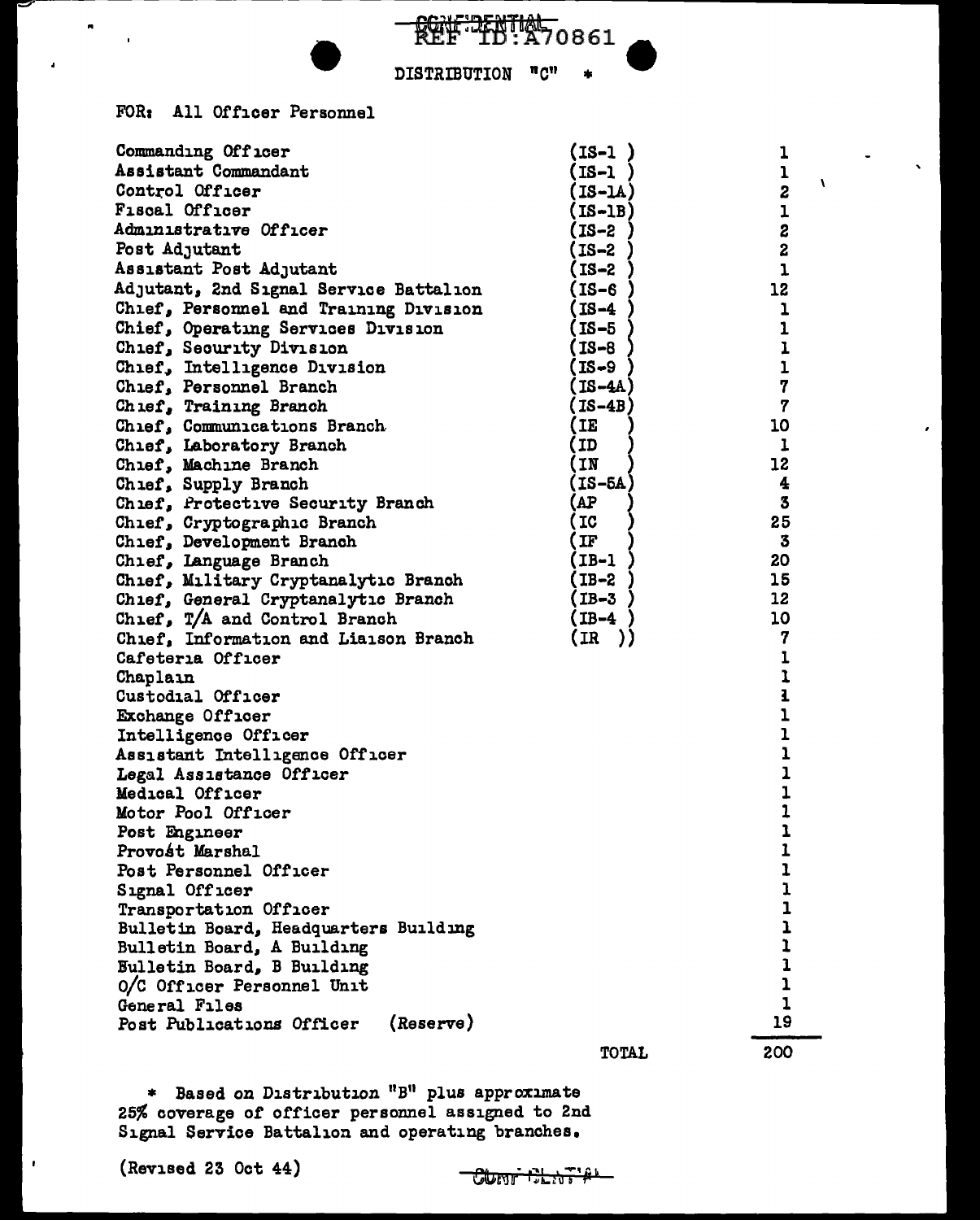| RETONIUTENVO861 |
|-----------------|
|                 |

#### $"D"$  \* DISTRIBUTION

#### FOR: All Civilian Personnel

 $\bullet$ 

| Office of the Commanding Officer          | $IS - 1$    | 1                            |
|-------------------------------------------|-------------|------------------------------|
| Director of Communications Research       | (IS-3       | ı                            |
| Control Officer                           | (IS-1A)     | 2                            |
| <b>Fiscal Officer</b>                     | $($ IS-1B)  | $\mathbf{z}$                 |
| Administrative Officer                    | (IS-2       | $\mathbf{z}$                 |
| Post Adjutant                             | (IS-2       | 2                            |
| Assistant Post Adjutant                   | (IS-2       | $\mathbf 1$                  |
| Adjutant, 2nd Signal Service Battalion    | $($ IS $-6$ | 0                            |
| Chief, Personnel and Training Division    | (IS-4       | $\mathbf{I}$                 |
| Chief, Operating Services Division        | (IS-5       | 1                            |
| Chief, Security Division                  | (IS-8       | $\mathbf 1$                  |
| Chief, Intelligence Division              | (IS-9       | f.<br>$\mathbf{I}$           |
| Chief, Personnel Branch                   | (IS-4A      | 15                           |
| Chief, Training Branch                    | (IS-4B      | 15                           |
| Chief, Communications Branch              | (IE         | 10                           |
| Chief, Machine Branch                     | (IN         | 70                           |
| Chief, Supply Branch                      | (IS-5A      | 5                            |
| Chief, Protective Security Branch         | (AP         | 3                            |
| Chief, Cryptographic Branch               | (IC         | 70                           |
| Chief, Development Branch                 | (IF         | 3                            |
| Chief, Language Branch                    | $(IB-1)$    | 20                           |
| Chief, Military Cryptanalytic Branch      | $(IB-2)$    | 125                          |
| Chief, General Cryptanalytic Branch       | $(IB-3)$    | 70                           |
| Chief, T/A and Control Branch             | (IB-4       | 60                           |
| Chief, Information and Liaison Branch     | (IR         | 10                           |
| Cafeteria Officer                         |             | 5                            |
| Custodial Officer                         |             | 10                           |
| Exchange Officer                          |             | $\boldsymbol{2}$             |
| Intelligence Officer                      |             | $\mathbf 1$                  |
| Assistant Intelligence Officer            |             | $\mathbf 1$                  |
| Legal Assistance Officer                  |             | ı                            |
| Post Engineer                             |             | $\mathbf 1$                  |
| Post Personnel Officer<br>Provost Marshal |             | $\mathbf{1}$<br>$\mathbf{1}$ |
| Signal Officer                            |             | $\mathbf 1$                  |
| Transportation Officer                    |             | $\mathbf{1}$                 |
| Bulletin Board, Headquarters Building     |             |                              |
| Bulletin Board, A Building                |             | $\frac{1}{1}$                |
| Bulletin Board, B Building                |             | $\mathbf 1$                  |
| General Files                             |             | $\mathbf{1}$                 |
| Post Publications Officer                 | (Reserve)   | 20                           |
|                                           |             |                              |

 $\overline{\mathbf{v}}$ 

 $\frac{1}{2}$ 

**TOTAL** 

540

 $\pmb{\mathsf{t}}$ 

\*Based on Distribution "B" plus approximate<br>10% coverage of civilian personnel assigned to<br>Arlington Hall Station and the operating branches.

(Revised 23 Oct 44)